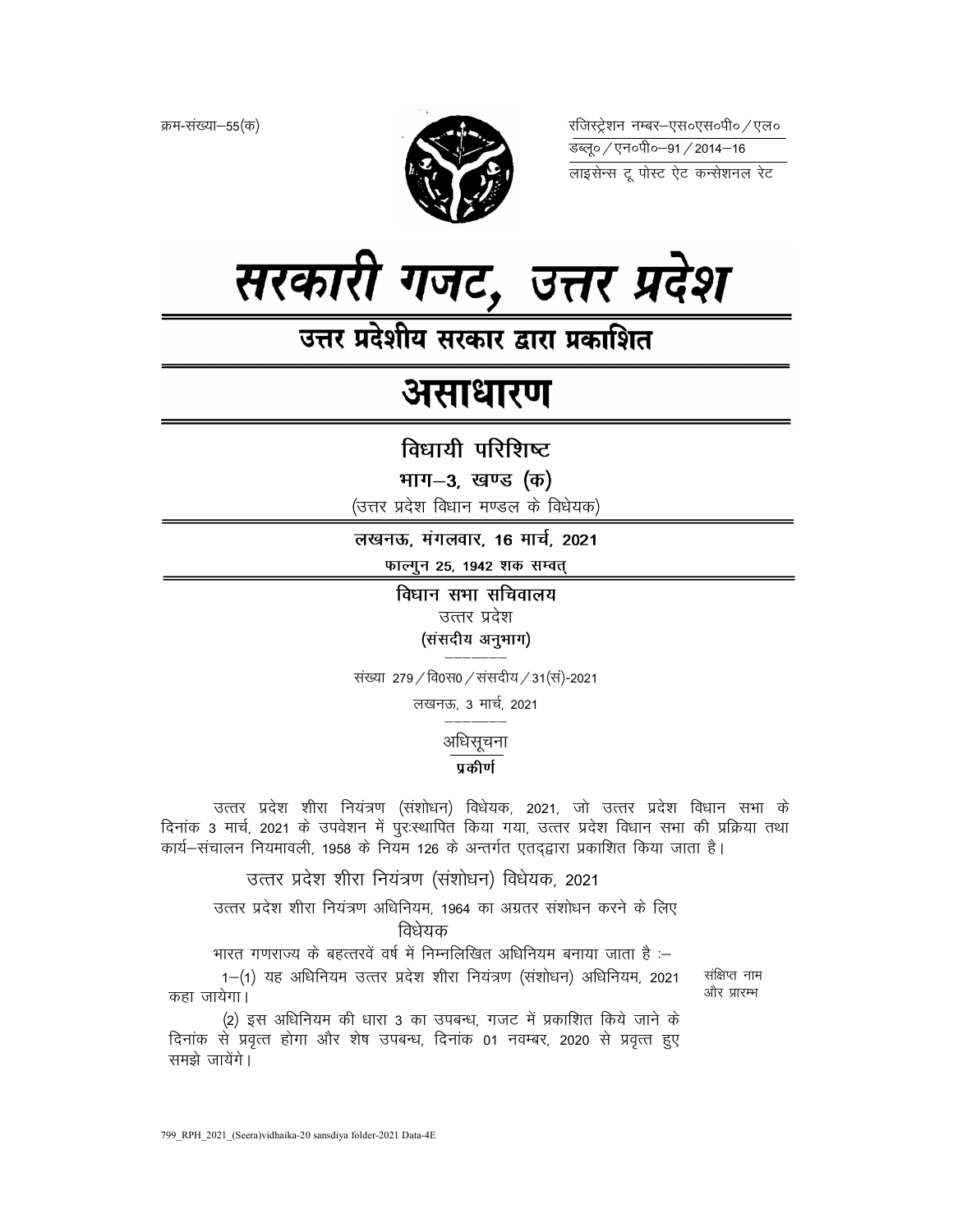2-उत्तर प्रदेश शीरा नियंत्रण अधिनियम, 1964, जिसे आगे मूल अधिनियम उत्तर प्रदेश अधिनियम संख्या 24 सन् 1964 कहा गया है, की धारा 8 में, उपधारा (4) के स्थान पर निम्नलिखित उपधारा रख दी की धारा 8 का संशोधन जायेगी, अर्थात् :—

> किसी चीनी कारखाना का अध्यासी, अपने द्वारा अंतरित किये गये, विक्रय किये गये या आपूर्ति किये गये शीरे पर ऐसी दर, जैसा कि राज्य सरकार समय-समय पर अवधारित करे, पर प्रशासनिक प्रभार का विहित रीति से राज्य सरकार को भुगतान करने के लिये दायी होगा।

धारा 16 का संशोधन 3-मूल अधिनियम की धारा 16 में, शब्द "नियंत्रक" के स्थान पर शब्द "नियंत्रक या अन्य कोई अधिकारी, जो विनिर्दिष्ट अपराधों के लिए राज्य सरकार द्वारा प्राधिकृत हो," रख दिये जायेंगे।

उददेश्य और कारण

उत्तर प्रदेश में चीनी कारखानों द्वारा उत्पादित शीरा के नियंत्रण, भण्डारण, श्रेणीकरण तथा कीमत, और उसकी आपूर्ति एवं वितरण के विनियमन का उपबंध करने के लिये उत्तर प्रदेश शीरा नियंत्रण अधिनियम, 1964 (उत्तर प्रदेश अधिनियम संख्या 24 सन् 1964) (जिसे आगे उक्त अधिनियम कहा गया है) अधिनियम किया गया है।

उक्त अधिनियम की धारा 8 की उपधारा (4) में यह उपबंधित है कि किसी चीनी कारखाना का अध्यासी, अपने द्वारा अंतरित किये गये, विक्रय किये गये या आपूर्ति किये गये शीरे पर, अनधिक पन्द्रह रुपये प्रति कुन्तल की ऐसी दर, जैसा कि राज्य सरकार समय-समय पर अधिसूचित करे, पर प्रशासनिक प्रभारों का विहित रीति से राज्य सरकार को भुगतान करने के लिये दायी होगा। उक्त अधिनियम की धारा 16 के अधीन अपराध प्रशमित करने की शक्ति नियंत्रक में निहित होती है।

राज्य के आबकारी राजस्व के हित में तथा प्रक्रियागत सुगमता के प्रयोजन से चीनी कारखाने के अध्यासी द्वारा अंतरित किये गये, विक्रय किये गये या आपूर्ति किये गये शीरे पर ऐसी दर, जैसा कि राज्य सरकार समय–समय पर अवधारित करे. पर प्रशासनिक प्रभार अवधारित करने की शक्ति राज्य सरकार को प्रदत्त करने, और नियंत्रक तथा साथ ही साथ राज्य सरकार द्वारा विनिर्दिष्ट अपराधों हेतु यथा प्राधिकृत किसी अन्य अधिकारी को अपराध प्रशमित करने की शक्ति प्रतिनिधानित करने का उपबंध करने के लिए उक्त अधिनियम की पूर्वोक्त धाराओं में संशोधन किये जाने का विनिश्चय किया गया है।

तद्नुसार उत्तर प्रदेश शीरा नियंत्रण (संशोधन) विधेयक, 2021 पुरःस्थापित किया जाता है।

रामनरेश अग्निहोत्री मंत्री आबकारी।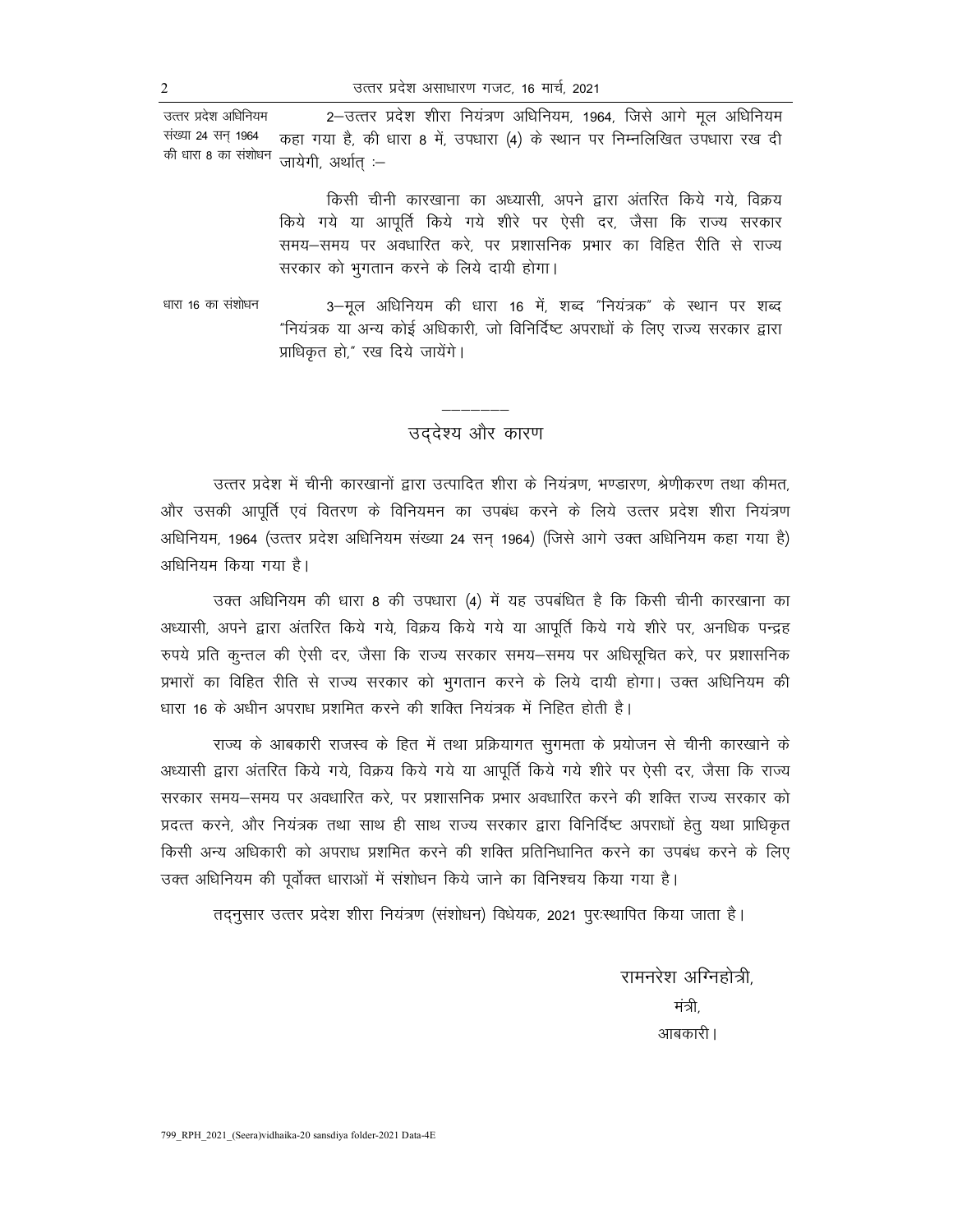उत्तर प्रदेश शीरा नियंत्रण (संशोधन) विधेयक. 2021 द्वारा संशोधित की जाने वाली मल अधिनियम की संगत धाराओं का उद्धरण।

## उत्तर प्रदेश शीरा नियंत्रण अधिनियम. 1964

8 (4) शक्कर के कारखाने का अध्यासी, अपने द्वारा "अन्तरित या बेचे गये या सम्भरित" शीरे का राज्य सरकार को नियत रीति से पन्द्रह रुपये प्रति क्विंटल से अनधिक ऐसी दर पर जैसा राज्य सरकार समय—समय पर अधिसूचित करे, प्रशासनिक प्रभार का देनदार होगा।

धारा

धारा

16 नियंत्रक किसी व्यक्ति से जिसके द्वारा इस अधिनियम के अधीन दण्डनीय अपराध किये जाने का युक्तियुक्त संदेह हो, ऐसे किये गये अपराध के लिए समझौते के रूप में पांच हजार रुपये से अनधिक धनराशि स्वीकार कर सकता है और ऐसी प्रत्येक दशा में, जब इस अधिनियम के अधीन जब्त की जाने योग्य कोई सम्पत्ति अभिगृहीत की गयी हो, नियंत्रक द्वारा अनुमानित उसके मूल्य का भुगतान किये जाने पर उस सम्पत्ति को छोड सकता है। नियंत्रक को, यथास्थिति, ऐसी धनराशि या मूल्य अथवा दोनों का भूगतान किये जाने पर अभियुक्त को यदि वह हिरासत में हो, उन्मुक्त कर दिया जायेगा और अभिगृहीत सम्पत्ति छोड दी जायेगी और उस व्यक्ति या सम्पत्ति के विरुद्ध आगे कोई कार्यवाही न की जायेगी।

> आज्ञा से. प्रदीप कुमार दुबे, प्रमख सचिव।

## **UTTAR PRADESH SARKAR** SANSADIYA KARYA ANUBHAG-1

No. 224/XC-S-1-21-24S-2021 Dated Lucknow, March 16, 2021

#### **NOTIFICATION**

#### **MISCELLANEOUS**

IN pursuance of the provisions of clause (3) of Article 348 of the Constitution, the Governor is pleased to order the publication of the following English translation of the "Uttar Pradesh Sheera Niyantran (Sanshodhan) Vidheyak, 2021" introduced in the Uttar Pradesh Legislative Assembly on March 3, 2021.

THE UTTAR PRADESH SHEERA NIYANTRAN (SANSHODHAN)

#### VIDHEYAK, 2021

#### $\mathsf{A}$ **BILL**

## further to amend the Uttar Pradesh Sheera Niyantran Adhiniyam, 1964.

IT Is HEREBY enacted in the Seventy second Year of the Republic of India as follows :-

1.(1) This Act may be called the Uttar Pradesh Sheera Niyantran (Sanshodhan) Adhiniyam, 2021.

Short title and commencement

(2) The provision of section 3 of this Act shall come into force with effect from the date of its publication in the *Gazette* and the remaining provisions shall be deemed to have come into force with effect from Novermber 01, 2020.